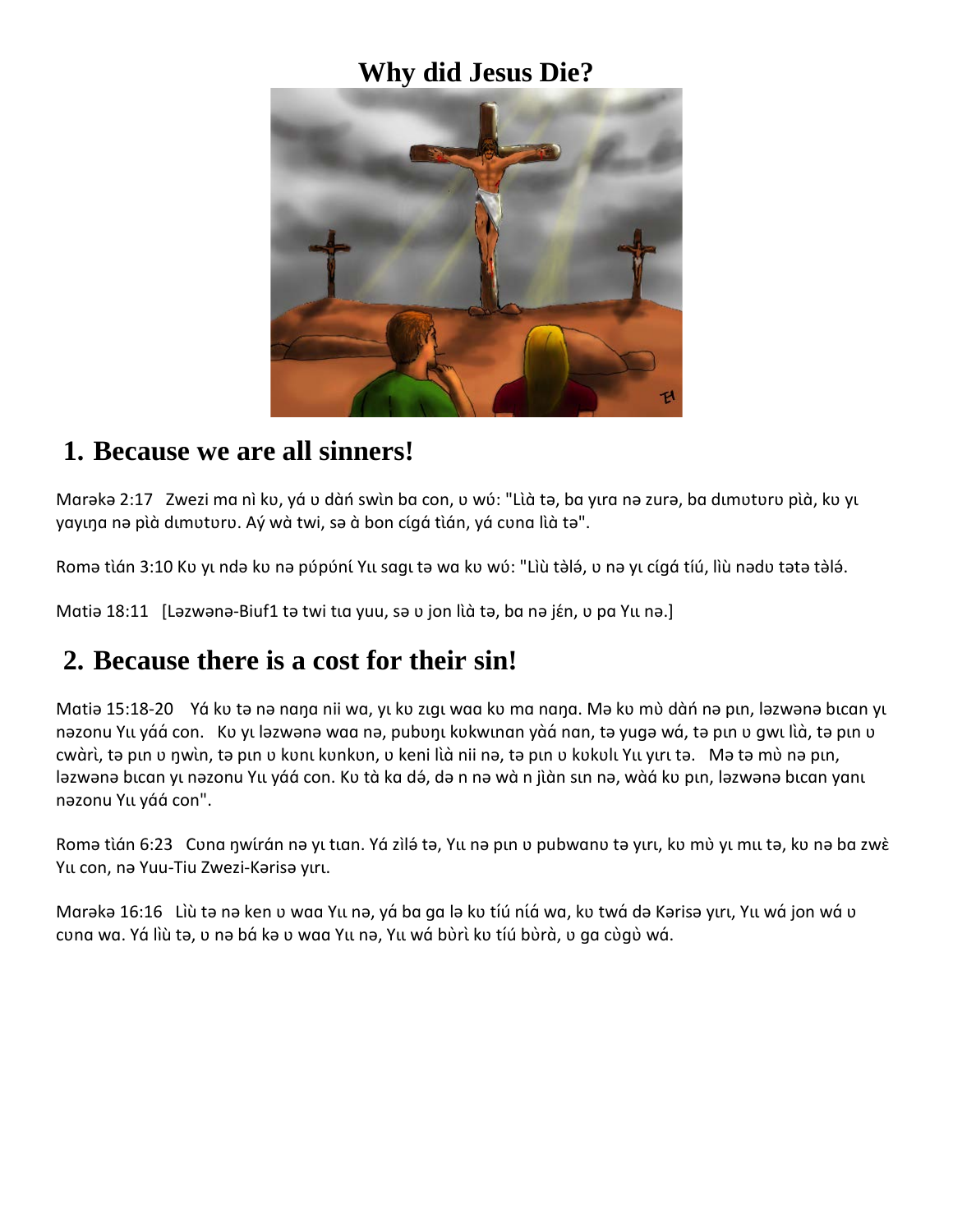

**There is a cost for sin!**

# **3. Because Jesus died and paid for our sins on the cross!**

Matiə 1:21 U wá lura bibɛɛ, n ga wá kə u yırı Zwezi, ku mù də̀n nə yı u wá jon Yızərayɛlə lià ba cuna wa".

Romə tìán 5:8 Yá ku dàn nə yı Yu mù, u mù bırı nəba u nə swə nəba zənzən nətu. Máná tə, nə yà tə nə yı cuna lìà, Kərisə tıqa nə yırı.

Zwan 3:16 Cígá, Yu sóní lìà mama zənzən. Kv mò nə pın, v pa v bidva kələn tə, sə lìù tə mama, v nə ken v waa v nə, v kúù dàn ká jén mama. Yá v wá na mu tə, kv nə ba zwè Yu con.

Matia 18:11 [Lazwana-Biuf1 ta twi tư yuu, sa v jon lù ta, ba na jén, v pa Yu na.]

## **4. Salvation is a free gift, not by good works. You must take God's word for it, and trust Jesus alone!**

Efɛzə tìán 2:8-9 Kv yı cígá, kv twá də Yu pubwanv tə, v ma jon aba á cuna wa, á nə keni á waa Zwezi-Kərisə nə tə yırı. Yá kʊ tà á tətə nə fwa kʊ, kʊ yi won tə, Yii nə tàrì ʊ pin. Kʊ tà ləzwənə tʊtʊni nə pin kʊ yoo təntə tun, sə lìù mama dàn ká bu u tìàn nə Yu yáá con.

Titə 3:5 v jon nəba nə cuna wa. Ku tà nə nə tuna cíqá yiən tə yırı. Ku ya nə yinəqə zənzən nə jın wá. U sın nə yuu cʋna tə, sə nə yà lìà tə, ba nə lʋrı dʋra. U Siŋu tə dìàn nə, ʋ ma tʋn kʋ yoo təntə, sə nə wàní nə na mıı nədʋn tə.

Totonan 4:12 Loo tə mɛ wa, Yu wà yırı liù don nə pın, nə nə wá twá ko tíú nə, sə Yu jon nəba nə cona wa. Ko mù nə pın, Yu twá Zwezi cıcı nə, v ma jon lìà nə ba cuna wa".

# **5. We must put our faith and trust in Christ alone!**

Marəkə 9:23 Zwezi ma swìn, v wú: "Bèè nə pın n le də, à nə wàá won à fwa? Won mama wàá ku pa lìù tə nə, ʋ nə keni ʋ wɑɑ Yɩɩ nə".